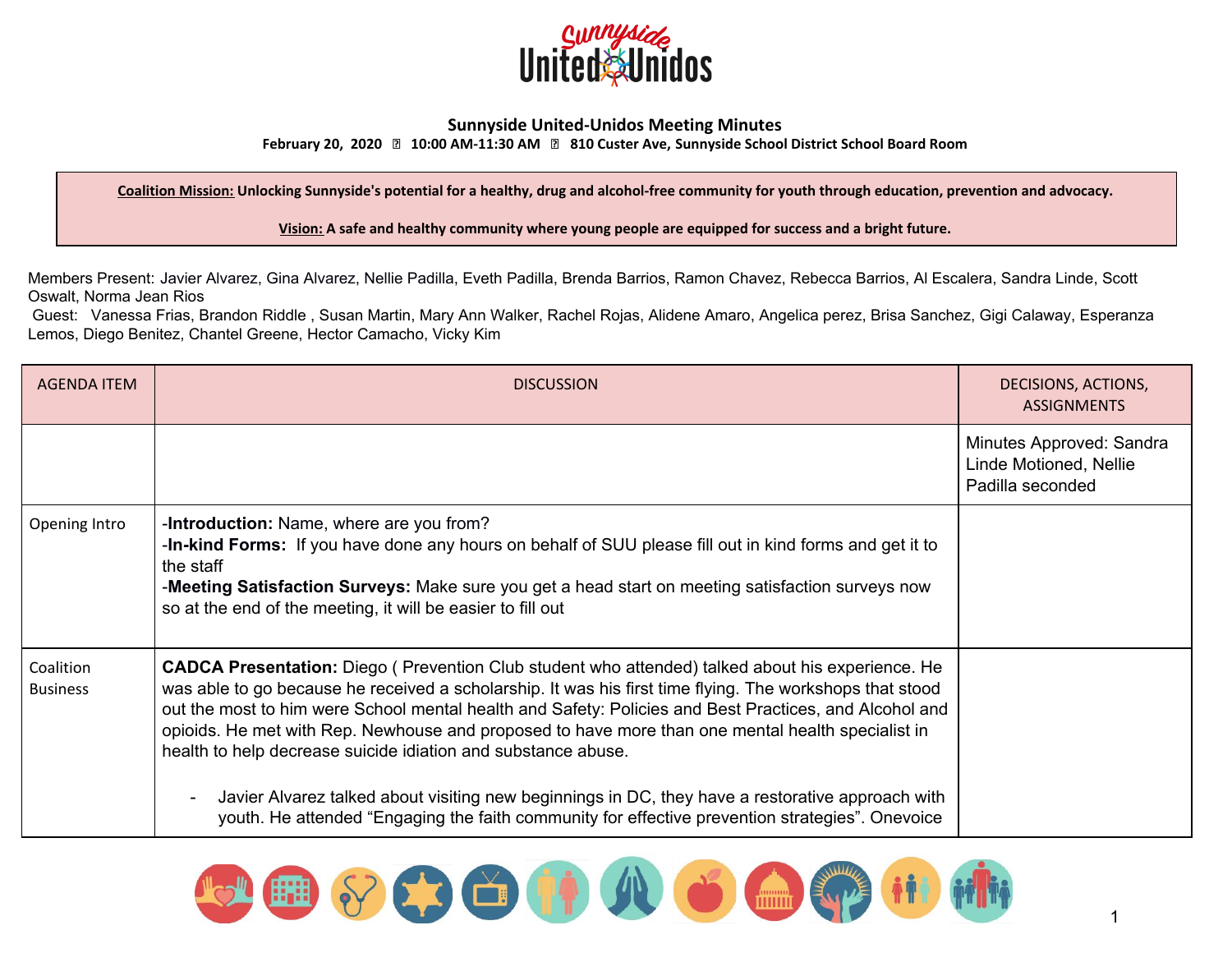

| is a coalition in New Jersey(https://www.onevoicehc.com/) and they meet once a month with<br>faith-based organizations and each month they meet at a different congregation.<br>Sandra Linde suggested meeting with congress on our own time to have more time to connect<br>instead of going as a group with other coalitions.<br>Nellie Padilla shared worksheets in regards to the workshops she attended. She suggests<br>checking out https://www.schoolsafety.gov/ which pertains to school safety, bullying and mental<br>health.                                                                                                                                                                                                                                          | Member Vote in: Nellie<br>Padilla Motioned to vote in<br>Hector Camacho, Ramon<br>Chavez second. |
|-----------------------------------------------------------------------------------------------------------------------------------------------------------------------------------------------------------------------------------------------------------------------------------------------------------------------------------------------------------------------------------------------------------------------------------------------------------------------------------------------------------------------------------------------------------------------------------------------------------------------------------------------------------------------------------------------------------------------------------------------------------------------------------|--------------------------------------------------------------------------------------------------|
| <b>School Safety Grant:</b> Esperanza Lemos works with Granger and Sunnyside School District. This is a 3<br>year grant that focuses on youth, mental health and safety. This grant is aimed at providing workshops/<br>training for staff and providing information on KDNA radio station. She is looking for people interested<br>in sharing information on youth mental health and safety, please reach out to her if you can speak on<br>these topics or know of anyone who can. There will be a workshop for parents on March 19 in regards<br>to Cyber Safety. They want to do workshops in the fall and need people with that knowledge who are<br>willing to help or if you know of anyone who can speak at these events (3 hour mini-conference) please<br>let her know. |                                                                                                  |
| Strengthening Families for parents and youth: We have an English session on Tuesdays and<br>Spanish sessions on Wednesdays. Sessions start at 6pm, from 6-7 parents and youth are separated<br>and they combine the second hour(7pm-8pm) to implement what they learned. It is a 7 week course,<br>our target youth is 10-14 yrs old. Day care is provided, as well as snacks. We can also provide<br>transportation to help parents attend.                                                                                                                                                                                                                                                                                                                                      |                                                                                                  |
| If you know of any parents who will benefit let us know.<br>Javier suggested having a session where we discuss gang prevention and have the police<br>department pressent to bring reassurance that they are here to help.<br>The graduation ceremony would be perfect to bring in our local resources                                                                                                                                                                                                                                                                                                                                                                                                                                                                            |                                                                                                  |
| Community Caretaking - Chief AI Escalera: The objective is to get the ministerial community together<br>to promote safety in the community. They are thinking of changing the name to "cops and crosses".<br>They want to promote theneighborhood block watch program and have the ministers involved by<br>promoting the program, which can help with our gang issue. The next meeting is March 30th, imigration                                                                                                                                                                                                                                                                                                                                                                 |                                                                                                  |

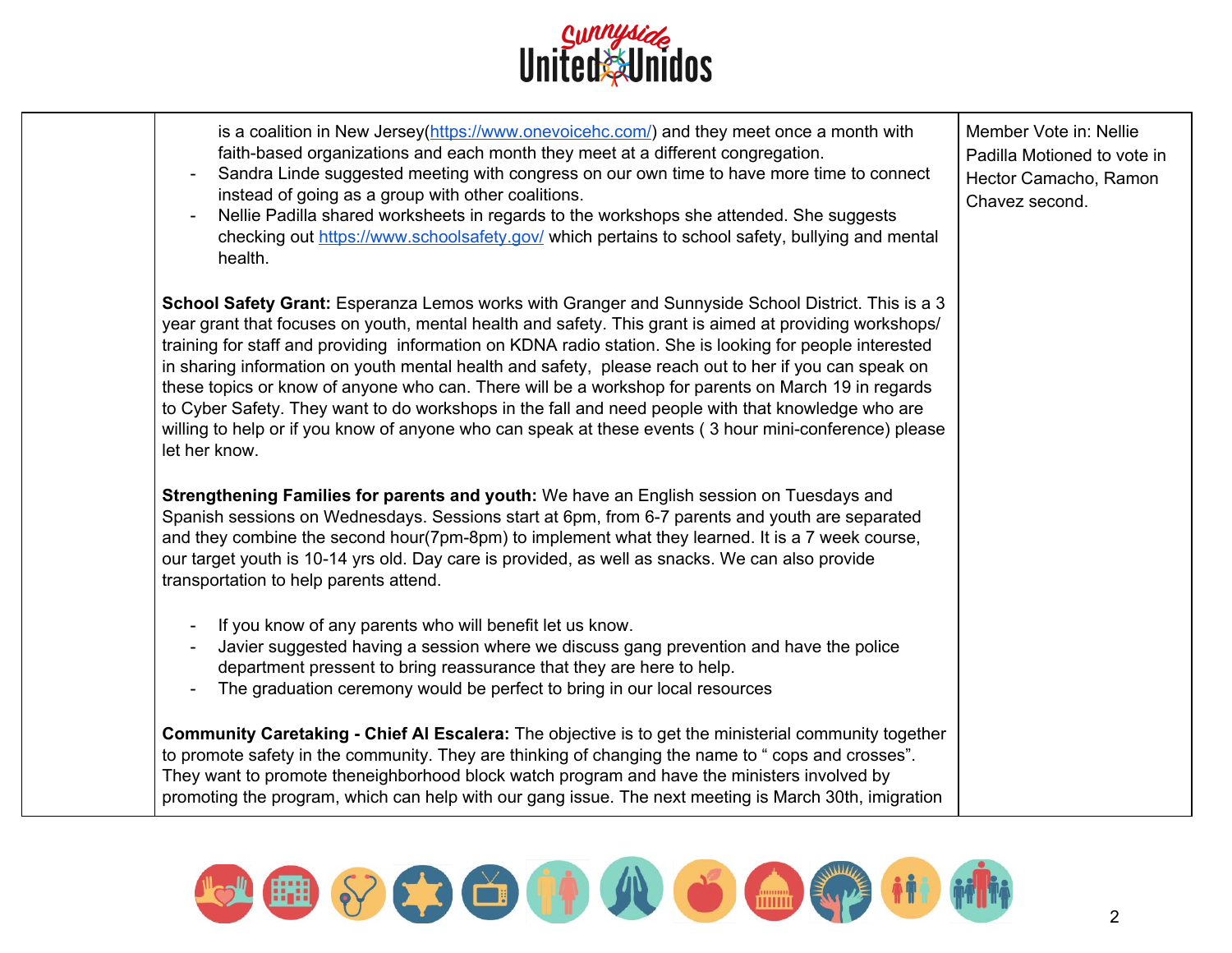

| will be discussed and why people shouldn't fear our law enforcement.                                                                                                                                                                                                                |  |
|-------------------------------------------------------------------------------------------------------------------------------------------------------------------------------------------------------------------------------------------------------------------------------------|--|
| Youth Activities: We have 3 groups of students working on projects to attend the Spring Youth Forum<br>at Great Wolf Lodge in Mound, Wa. The 3 groups are SHS Prevention club students, Sierra Vista<br>Middle School 8th grade ASB officers and Harrison Midle School 7th graders. |  |
| Available Training: 'Let's Talk Cannabis" will take place Thursday March 12 in Kennewick from                                                                                                                                                                                       |  |
| 10am-2pm. Lunch is provided and we can provide transportation. If you are interested in attending<br>please let us know.                                                                                                                                                            |  |
| Marijuana Summit will take place May 12-13th in Portland, Or. There are only 4 spots available                                                                                                                                                                                      |  |
| within our region and the YMPEP coordinator will have a lottery to see who gets to go. Hotel and<br>registration is covered. Let us know if you are interested in attending.                                                                                                        |  |
| Voting in New Member: (School Sector): Hector Camacho is a High School teacher and a Admin<br>intern.                                                                                                                                                                               |  |
| National Drug Take Back Day: Yakima mentioned they can spend more money in promoting                                                                                                                                                                                                |  |
| Sunnyside if we can get a second location to host this. We are hosting at the Sunnyside PD and<br>possibly at a church.                                                                                                                                                             |  |
| <b>CPWI PFS Funds Activity:</b> SUU applied for extra funds in order to do the following: summer parenting<br>program, informational tables in summer, supporting CADCA mid-year                                                                                                    |  |
| -Activity: Questionnaire with 3 questions was handed out. "How do you practice drug/alcohol specific                                                                                                                                                                                |  |
| prevention in your line of work? Or your personal life? In what ways would you like to see the coalition<br>extend in prevention strategies?                                                                                                                                        |  |
| -Members were asked to write their name on stickers and place the sticker on the strategies they are                                                                                                                                                                                |  |